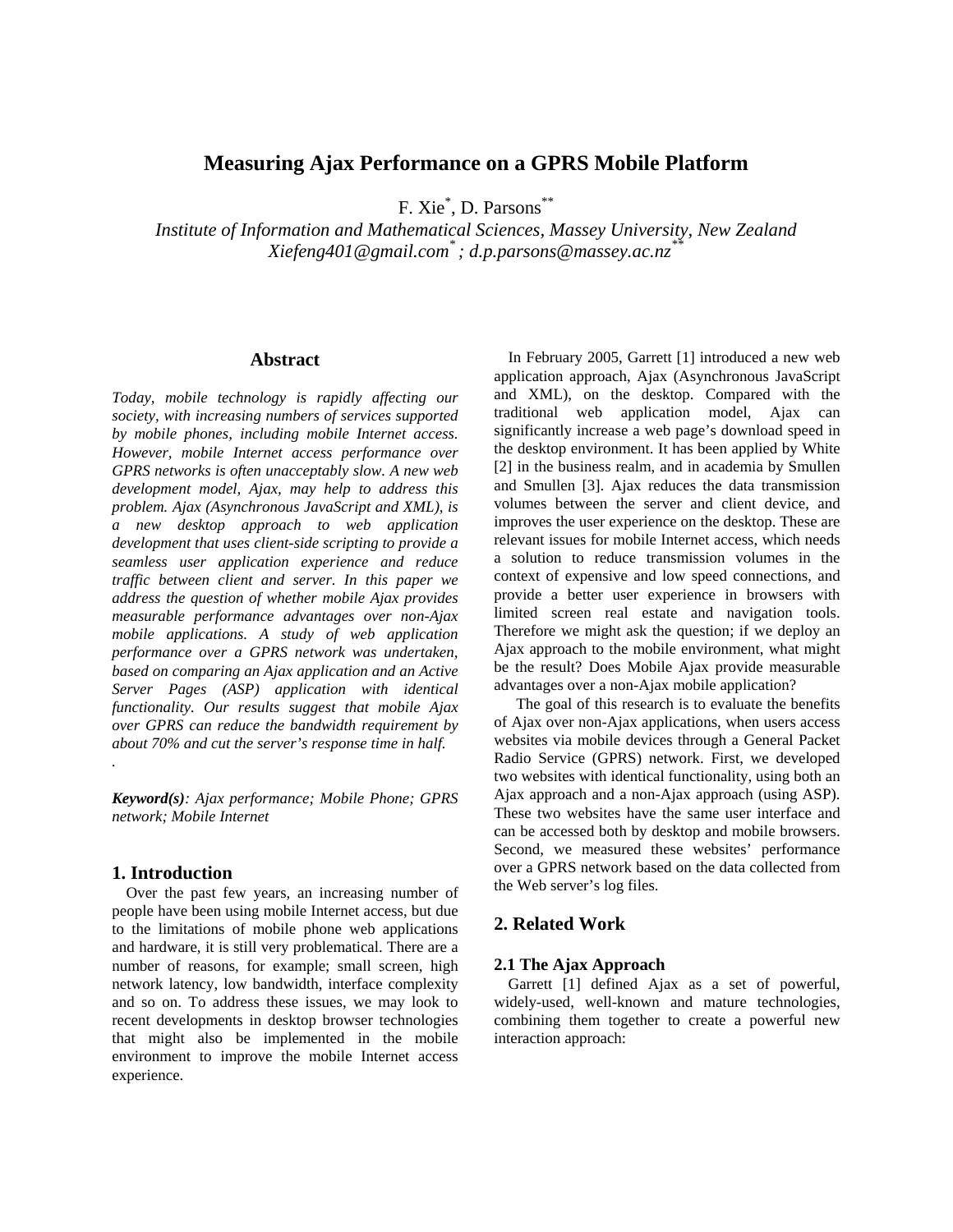- $\checkmark$  Standards-based presentation using XHTML and CSS;
- $\checkmark$  Dynamic display and interaction using the Document Object Model;
- Data interchange and manipulation using XML and XSLT;
- $\checkmark$  Asynchronous data retrieval using XMLHttpRequest;
- $\checkmark$  JavaScript binding everything together.

The Ajax web application approach altered the following two features of the traditional web model to produce high performance and more interactive web applications.

## **"Partial screen update" takes the place of the "Click, wait, and refresh" user interaction model**.

Traditional web pages refresh the whole page, every time some new information arrives from the server. During this time users must wait for the page to refresh. Ajax only updates the part of the user interface on the screen that contains the new information, retaining the current web page in the browser [4]

## **The "synchronous request/response model" is replaced by an asynchronous communication model**.

The other key feature for AJAX technology is using an asynchronous communication model, using JavaScript to manage all requests to the server. As a result, requests will continue to be sent out if necessary, but users do not need to wait for the responses. All communication will be done in the background; meanwhile the user can continue to use the Web application online. When the new information arrives, JavaScript will partially update the user interface to provide the user with the latest information so the user can enjoy a seamless browsing experience [4].

In summary, Ajax can theoretically increase a web page's interactivity, speed and usability.

## **2.2 GPRS network (Bandwidth and Latency)**

GPRS (General Packet Radio Service) is the world's most ubiquitous wireless data service, available now with almost every GSM network. GPRS is a connectivity solution based on Internet Protocols that support a wide range of enterprise and consumer applications [5]. GPRS can be utilized for services such as WAP (Wireless Access Protocol) access, SMS (Short Message Service) and MMS (Multimedia Message Service), but also for Internet communication services, such as email and web access. Unfortunately, web access over GSM (GPRS) using the TCP/IP protocol is problematical, with users experiencing very

poor performance [6]. There are various reasons for this, for example high and variable latency, fluctuating bandwidth, occasional link 'blackouts' [7], packet loss, and link outages. Sometimes, a simple request can take several seconds [8].

## **2.1 Ajax Performance on the Desktop**

Previous research suggests that Ajax can significantly improve web application performance on the desktop. One commonly cited Ajax performance evaluation is the one reported by White [2]. In his study, the Ajax application transferred on average just 27% of the bytes that were transferred by a traditional HTML application. Not only was there an improvement in the transferred byte volume, but there was also an improvement in performance, a 68% overall improvement in data transfer time.

The two applications used in this study, however, did not have the same user interface. The users' skill levels and training were also not assessed in the report, and these factors may have affected the experimental outcomes. A more controlled Ajax performance measurement comes from Smullen and Smullen [3]. They compared the client-side performance of a reallife HTML application and an Ajax application that implemented the same user interface. Later they extended their study by collecting data on a statistically significant sample size and included server performance results. Response size and service time performance measures computed for the applications provided significant performance improvements in response size for the Ajax application (56%), thereby reducing bandwidth requirements. Ajax provided a mean service time improvement of approximately 16% [9].

Although Ajax performance has been measured on the desktop, there is no currently available performance measurement research about Ajax on mobile devices. Therefore we do not know if it can improve mobile Internet performance, or indeed if Ajax is effective in the mobile environment. Therefore this study focuses on measuring Ajax performance in the context of the mobile Internet.

## **3. Methodology**

This study is based on a controlled measurement of data transfer volumes and times, comparing an Ajax web application with a similar non-Ajax implementation. We developed two IQ test (multichoice) Web applications with the same interface and functionality (Figure 1), to compare the performance of an ASP based website and an AJAX based website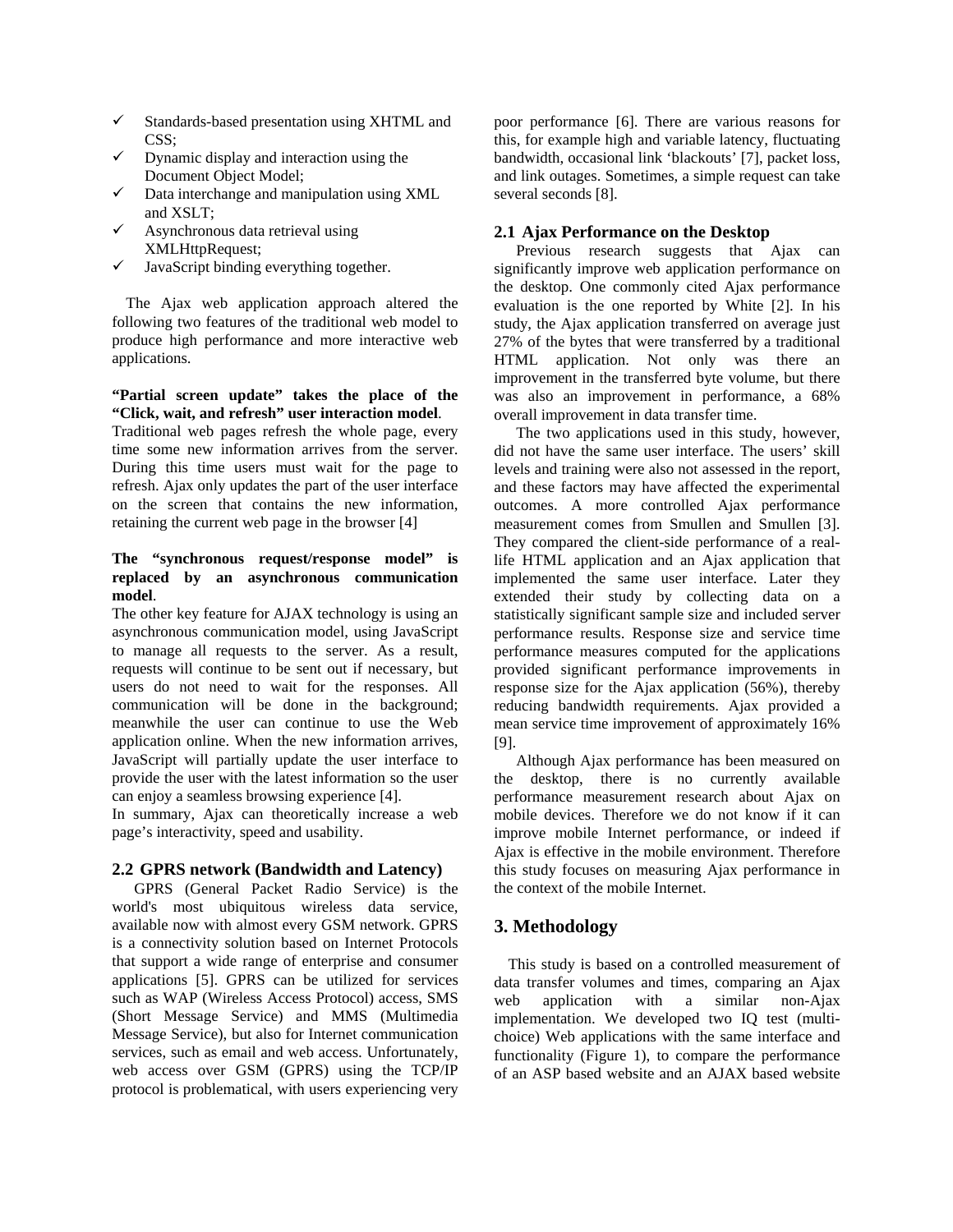in a GPRS mobile network environment. We collected the experimental data from the server and mobile phone, including bandwidth usage, response times, and mobile unit storage requirements.

We initially predicted the websites' performance based on paper calculations, theoretically analyzing the data volumes and response times over the TCP/IP protocol. Second, we analyzed real-life data collected from the system log of the web server.

| 1:M-Learning                                                                       |
|------------------------------------------------------------------------------------|
| $\equiv$ test your ${\rm IQ}$<br>Correct/Total: 0 / 5                              |
| Q: 1.Which one of the five is least like<br>the other four?                        |
| $\bigcap$ a) BEAR                                                                  |
| C b) SNAKE                                                                         |
| C c) COW                                                                           |
| $\bigcirc$ d) DOG                                                                  |
| $\bigcirc$ e) TIGER                                                                |
| Next                                                                               |
| Sorry, Wrong.<br>Answer : b<br>All the others have legs (they are also<br>mammals) |
| <b>Action</b><br>4enu                                                              |

Figure 1. Website interface

The mobile phone web application was based on a three layer architecture; the mobile phone user interface (web browser), server pages and a database server. The web server was Microsoft Internet Information Services (IIS), the server pages were written using ASP 2.0 and the test database was stored in Microsoft Access. All dynamically generated web pages were valid XHTML 1.1, compatible with the mobile browser (Opera Mobile) used in the test. All data transfer was through the Vodafone New Zealand GPRS (GPRS/GSM 900/1800/1900MHz) network by Class 2 "2+1" multi-slots (2 downlink, 1 uplink channels).

The system logs were activated in the IIS server, so all traffic going to and from the web server was recorded. This enabled us to isolate and monitor all the transferred data (inbound and outbound) between the web server and mobile terminal. The collected data was used to analyze and measure the websites' performance over the GPRS network.

### **4. Data Collection**

### **4.1 The Web Applications**

The ASP Web application only contains three ASP pages; a start web page, a question display webpage, and a finish web page. These pages interact with the database to provide dynamic content. Other supporting files are an image file (in GIF format) and a JavaScript file to manage the question fetching process. When the user clicks on the submit button, it activates a JavaScript function that sends a request to the server to fetch a new question or answer.

The Ajax application version is similar to the ASP web application. On the client side, it includes three HTML pages, a JavaScript file, a GIF image file, and a CSS file. There are also an ASP file and an Access database running on the web server. The ASP file used in the Ajax application is different from those in the ASP application. It is used as both a database connector and XML file generator, because the communication between client and server is via XML.

These web applications have the same user interface, use the same image file (iq\_header.gif) and CSS file (mobile.css) and share the same database.

### **4.2 Web Application Performance**

 Although the Ajax web application and ASP web application have much in common, they showed quite different performance in our experiment. The data collected from the IIS web server system log comprised hundreds of entries, so all results stated here are averages.

First, the initial load size of the applications has some impact on performance. When the client-side web browser loads the web application for the first time, some files need to be downloaded. The ASP web application's initial load size is about 6Kb, including an ASP file, a JavaScript file, an image file, and a CSS file. It takes the server about 800ms to respond. For the Ajax web application, the initial load size is about 9Kb, with a 1400ms server response time. In this case an HTML file, a JavaScript file, an image file, and a CSS file will be loaded. The image and the CSS file are the same, and there is a small difference between the sizes of the HTML pages and those generated by the ASPs. The major difference, however, is in the JavaScript, because the Ajax JavaScript file is about 50% larger than in the ASP version. This is because the Ajax JavaScript contains some additional logic and layout control functions.

The second performance difference is evident when the web application is running. For each multi-choice IQ test question, the ASP version needs to fetch the question page first and then refresh the page again with